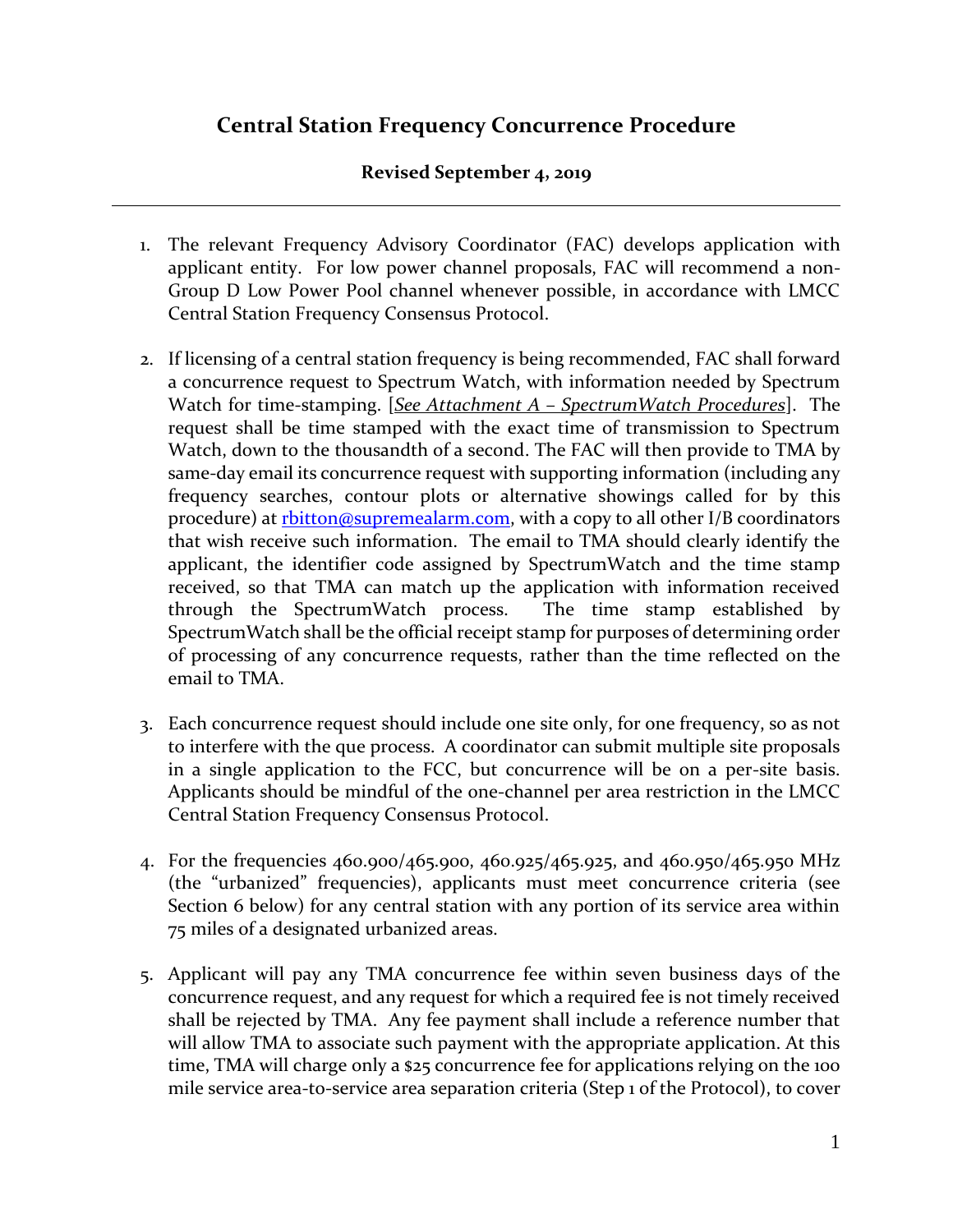the cost of the SpectrumWatch time stamp process. **Any concurrence fee payment is non-refundable even if the proposal is rejected, and a new fee must be paid if a proposal is resubmitted.** The TMA concurrence fee schedule is Attachment B hereto.

- 6. The request must include all supporting documentation to justify concurrence, including one of the following: (A) a showing that there is no co-channel or otherwise affected central station alarm licensee or prior-filed applicant the operating area of which is within 100 miles of the closest point of the proposed area of operation to the closest point of the central station authorized area of operation; or (B) contour plots showing no overlap of a central station licensee's licensed service area by the 21  $dBuV/m(50,10)$  contour(s) of the applicant's proposed operation; or (C) written consent signed by any affected central station incumbent licensee or pending applicant. The concurrence request should also include comments on technical factors such as power, antenna height and gain, terrain and other factors which may serve to minimize potential interference. If the required showing is absent or deficient, the request may be rejected.
	- a. For Scenario (A)(100 mile service area-to-service area separation), the request should include the coordinates of the proposed station; the coordinates of the closest point of the proposed service area edge along an interstation radial to any existing or pending central station facility; and a calculation of distance from service area to service area.
	- b. For Scenario (B)(contour analysis), the request must include frequency search showing the protected stations that must be addressed by the applicant; and show that the 21 dbuV/m  $(50,10)$  interference contour calculated from a non-central station system's (proposed or incumbent) fixed stations do not overlap (proposed or incumbent) central station area of operation, as reflected on its license or pending application. Information used to calculate the interference contour (e.g., coordinates, ERP) of the proposed station should be included. Each contour should be labeled clearly to show the operator/applicant's identity, and the nature of the contour (e.g., " $21$  dBuV/m (50,10)" or "auth. Svc. Area"). A Longley-Rice contour analysis can be used to demonstrate compliance with (B) if desired.

(1) Frequency search results and contour plots are always preferred to ease the concurrence process. Coordinators that currently utilize software/tools that do not generate frequency search results and/or contour plots routinely, but rather generate analytical output of search results and/or contour overlap conditions, may provide such analytical output in lieu of the frequency search results and contour plots, so long as such outputs allow TMA to verify that concurrence is justified. In any case in which an alternative showing is made, TMA reserves the right to request frequency search results and/or contour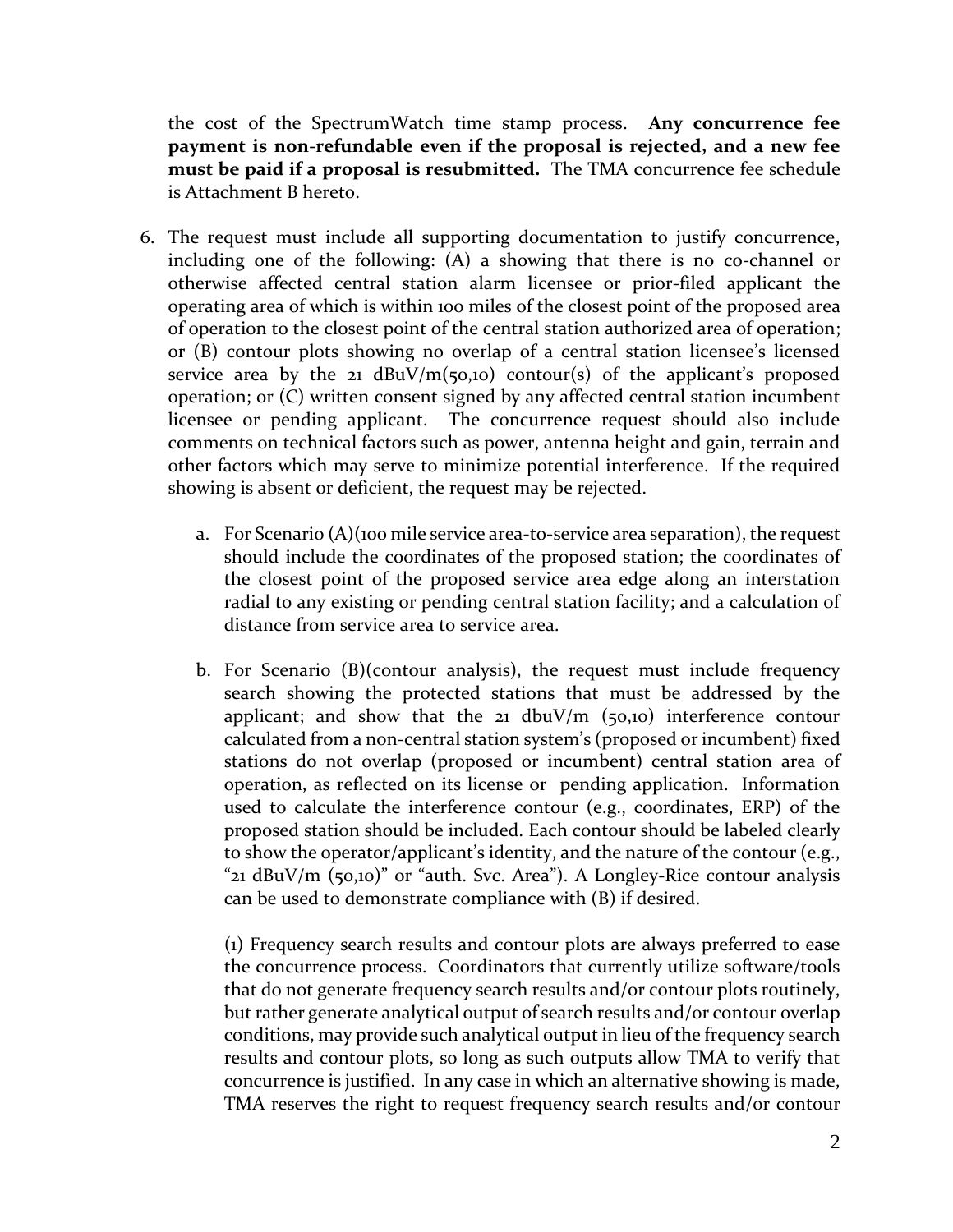plots for verification purposes. During the initial month in which noncentral station applications are submitted for concurrence, TMA will request verifying search results/contour plots for up to five applications from each coordinator submitting applications using the analytic output alternative, for the purpose of validating the alternative process.

- c. For Scenario (C), the request must identify by frequency search the identity and call sign of any affected central station licensee/applicant for which consent is required due to a failure under Scenarios (A) and (B), and provide a signed consent letter from each such affected licensee/applicant.
- 7. TMA will process any concurrence request in time-stamp order, within 20 days of receipt, in accordance with Rule Section 90.175(b). Upon processing, TMA may:
	- a. Signal its concurrence with regard to the application, by email to the requesting coordinator;
	- b. Deny concurrence due to a technical reason (e.g., failure to meet the coordination criteria in the LMCC Central Station Frequency Consensus Protocol, or proposal of operating parameters that violate applicable FCC rules);
	- c. Reject the application because of overlap with an earlier-filed concurrence request by another applicant (provided that TMA's primary responsibility will be to determine time of receipt of the concurrence request, and protection of relevant central station, while ultimate acceptance or order of processing of applications by the FCC will be the responsibility of the Commission with input from the relevant FAC);
	- d. Reject the application for lack of required information; and/or,
	- e. Reject the application for lack of payment of the concurrence fee.
- 8. With each concurrence request response, TMA will include a calculation of the applicable fee and acknowledgement of payment, to serve as a receipt.
- 9. If the concurrence request is approved, the FAC will file the application with FCC, with confirmation of TMA concurrence.
- 10. If the concurrence request is denied for a technical reason or rejected for lack of information or payment, the request must be refiled. Any request that is refiled goes to the back of the line and will receive a new date and time stamp. There will be no provision for keeping one's place in line during a "cure" period, due to the potential risk for creating adverse impacts on the processing of other overlapping requests.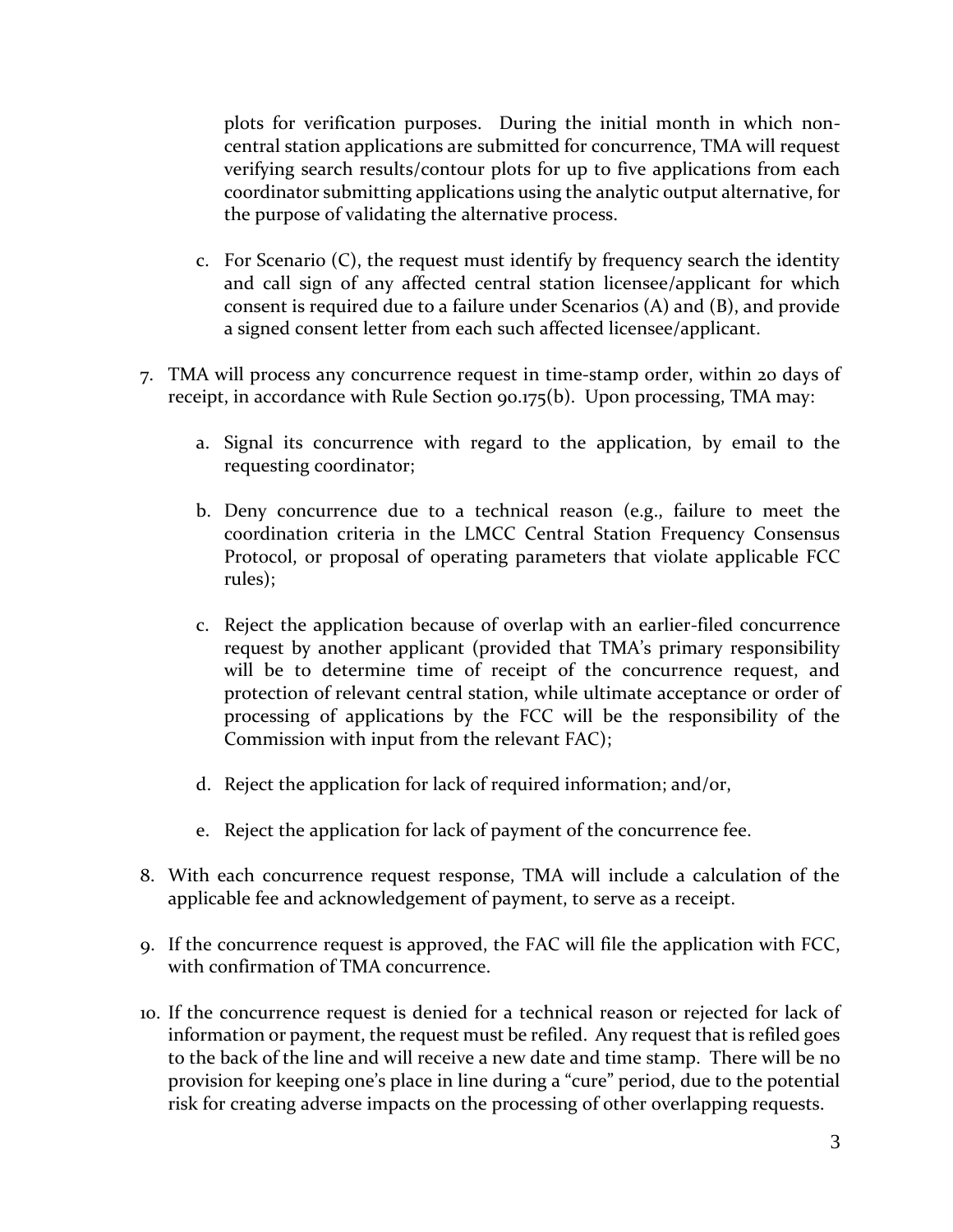- 11. Periodically TMA through SpectrumWatch will send the coordinators a summary of applications submitted in receipt order.
- 12. Questions concerning the TMA concurrence process can be addressed to John Prendergast [\(jap@bloostonlaw.com\)](mailto:jap@bloostonlaw.com) with a cc to Bob Bitton [\(rbitton@supremealarm.com\)](mailto:rbitton@supremealarm.com). TMA will involve the appropriate personnel for technical questions.
- 13. REVISED OPENING OF NON-CENTRAL STATION FILING WINDOW: Wed. July 31, 2019 at 10:30 am Eastern.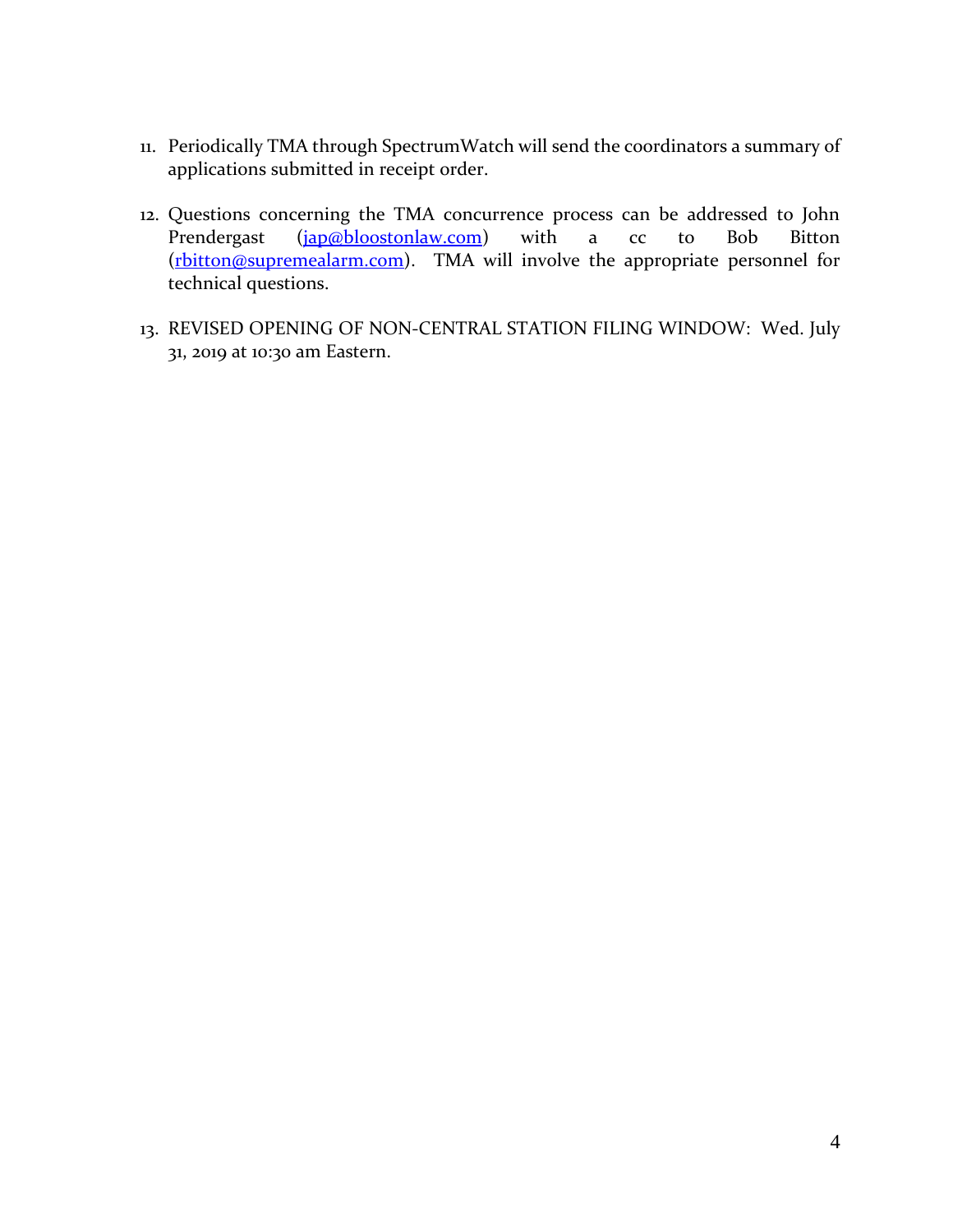### **Attachment B**

# **TMA Concurrence Fees**

1. Applications demonstrating 100-mile separation (service area to service area):

Concurrence Fee: \$25

2. All other applications:

Concurrence Fee: \$100

Fees can be paid by credit card or check made payable to TMA. For credit card payments, please provide the following information in the email transmitting the application information and related showings to TMA:

- payor name
- credit card number
- expiration date
- CSV

Checks should be mailed to:

Robert Bitton, FAC-TMA c/o Supreme Security Systems, Inc. 1565 Union Avenue Union, NJ 07083-0775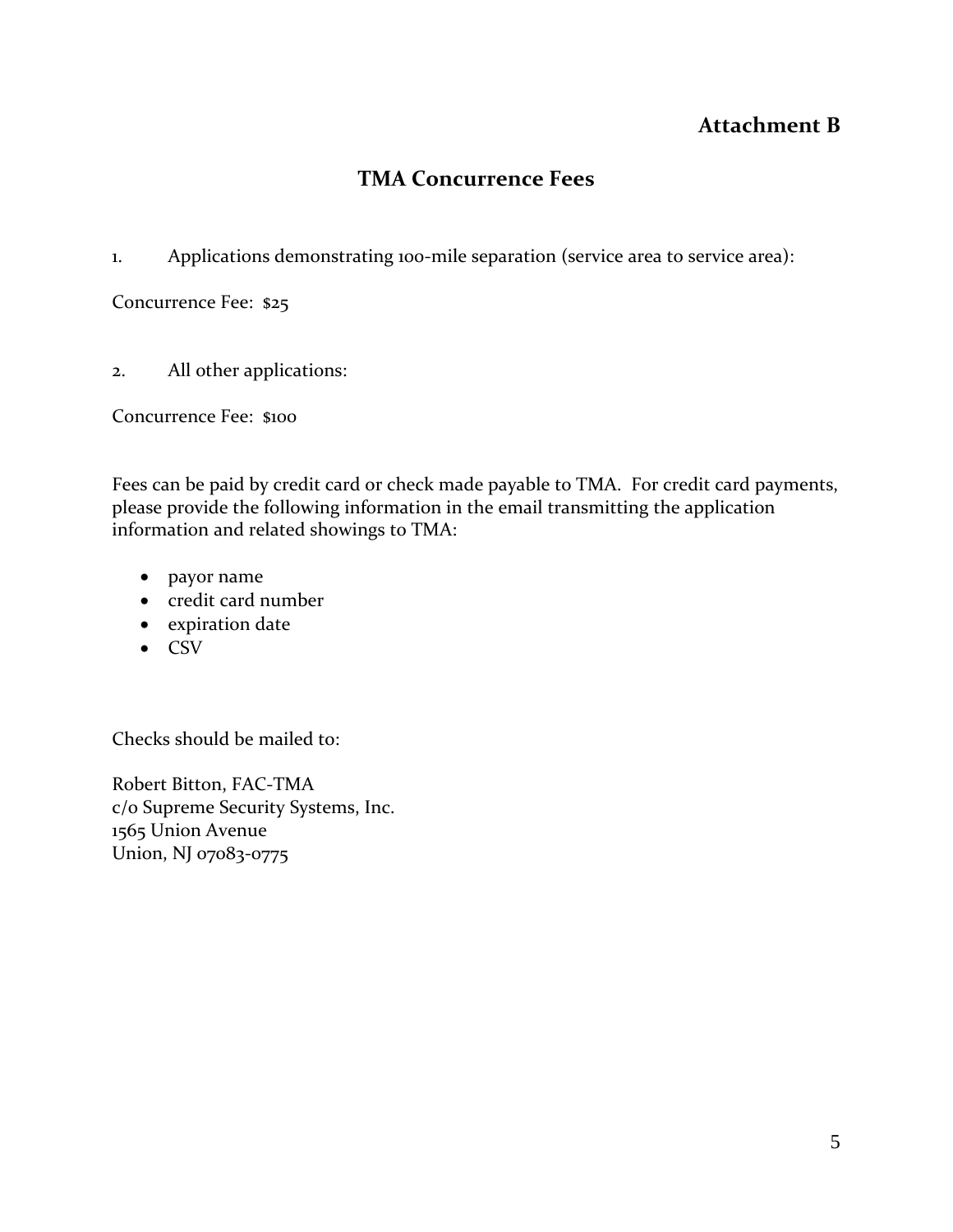Setup a time server which would be located on a URL. For example: time.sitesafe.com

In the URL the following info would be required:

- $\bullet$  FAC#
- EBFbatchID
- Latitude of location 1 (ONLY)
- Longitude of location 1 (ONLY)
- Coordinator of application
- Step 1 Statement No incumbent CSA stations within 100 miles (as necessary)
- Step 2 Mapping Applicant's interfering contour does not overlap incumbent CSA licensee's area of operation (as necessary)
- Step 3 LOCs Consents from all affected incumbent CSA licensees (as necessary)

Sample …

URL: [http://time.sitesafe.com?F=<FAC>&E=<EBFBATCHID>&LAT=<LATITUDE#1](https://url.emailprotection.link/?bIp9Vy_XvecLYzkAeE3wBsm_Z0AcDqaW8PwZzOi8QPulLfjq-zrRfiSelX9WgeLdrqkBa-NMWlKaB8oQO6q3J4mVXGIi4DLMGZqIM56oJqL2VVjbIBK41sgYsHdw6ladS) in DMS>&LON=<LONGITUDE#1 in DMS>&C=<COORDINATORCODE>

The system will return the following:

- Time in Eastern Time Zone (17:00:00.000 would be 5 PM ET)
- Success code (which binds all the application data sent) (CODE: 5737eebc-c938-483a-b53e-74dd9c198d02)

This code would be unique to the entire process and would be serve as a receipt for the application.

We will record the IP address of where the time request comes from in case of multi computers/servers are used but we will not block.

We will auto block two requests that happen in fast succession using the following method.

Application sent and is successfully filed with time server. Time is recorded and code is given.

The hundredth of second integer value is converted to tens of second offset for new minimum send time for next successful code from that coordinator. Sending before that time will cause retry value to be set equal to 1 additional full second per retry.